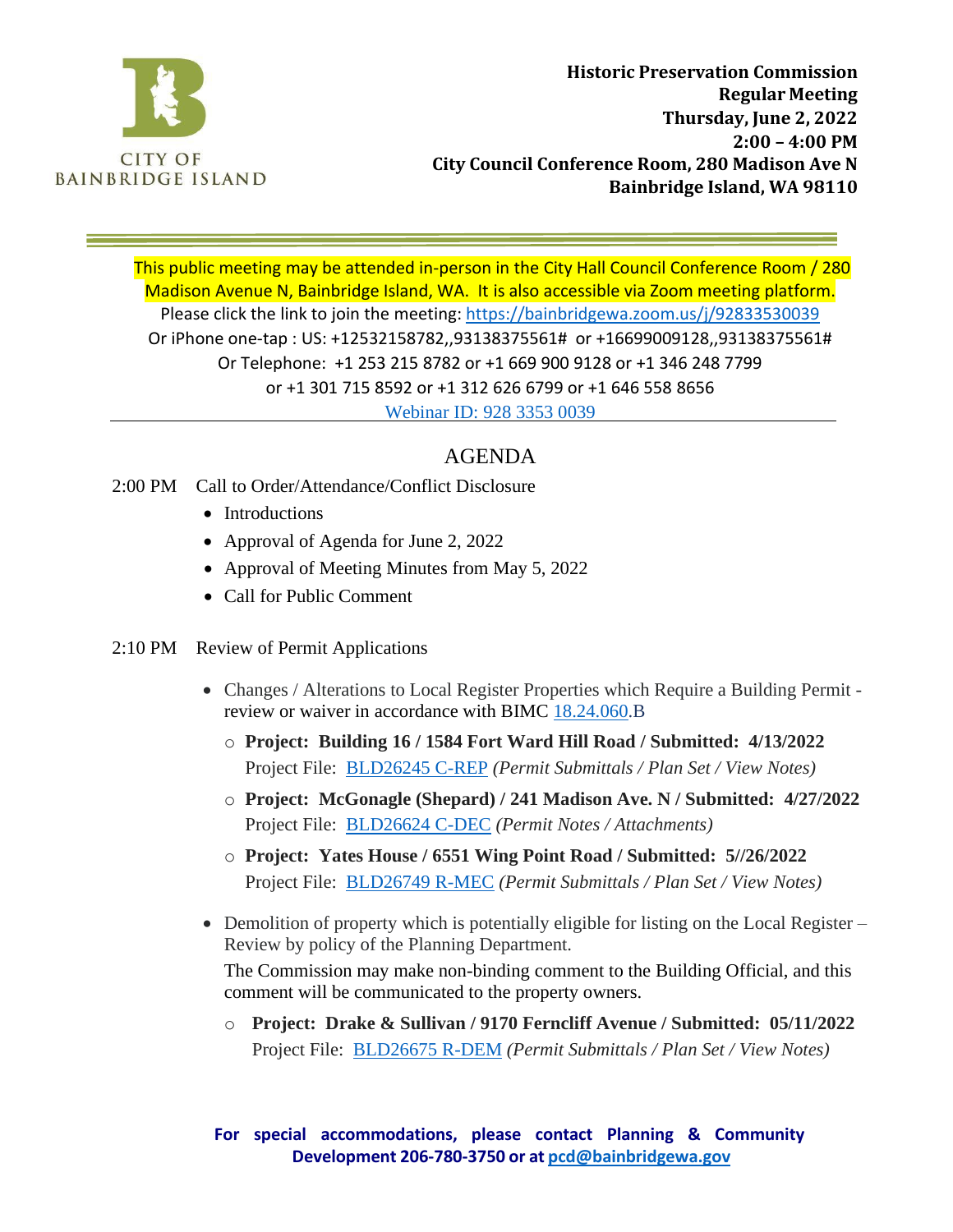

#### 3:10 PM Committee Updates

- Identifying Register-eligible Properties *(Chandler, Kortum)*
- Public Education / Public Outreach *(Moreno)*
- Suyematsu Farm *(Hughes, with Chandler, Kortum as applicable)*

#### 3:30 PM New Business

- The Deputy City Manager asks that the Commission provide a rough estimate of the hours each Commissioner spends on Commission work each month, and a list of challenges (five at a maximum), asking: What could be improved so that a Commissioner's role can be more rewarding and better advise the City Council?
- 3:50 PM Old Business
	- The HPC-approved 2022 work plan is under consideration by the Deputy City Manager prior to scheduling presentation to Council.
	- Blakely award nomination form is on the HPC webpage, advertised in the City Manager's report, provided to the HPC for distribution at the Farmers Market, and available at the City Hall Planning counter. The deadline for submittal is June 15, 2022. Review / awards will be scheduled for the July meeting.
	- Under new business last month, the Commission was advised that the Filipino American Community Hall (c. 1928) is getting a new roof. This was informational only, because the property is on the National Register, and no action is required.
- 3:55 PM Action Items *(Hughes)*

4:00 PM Adjourn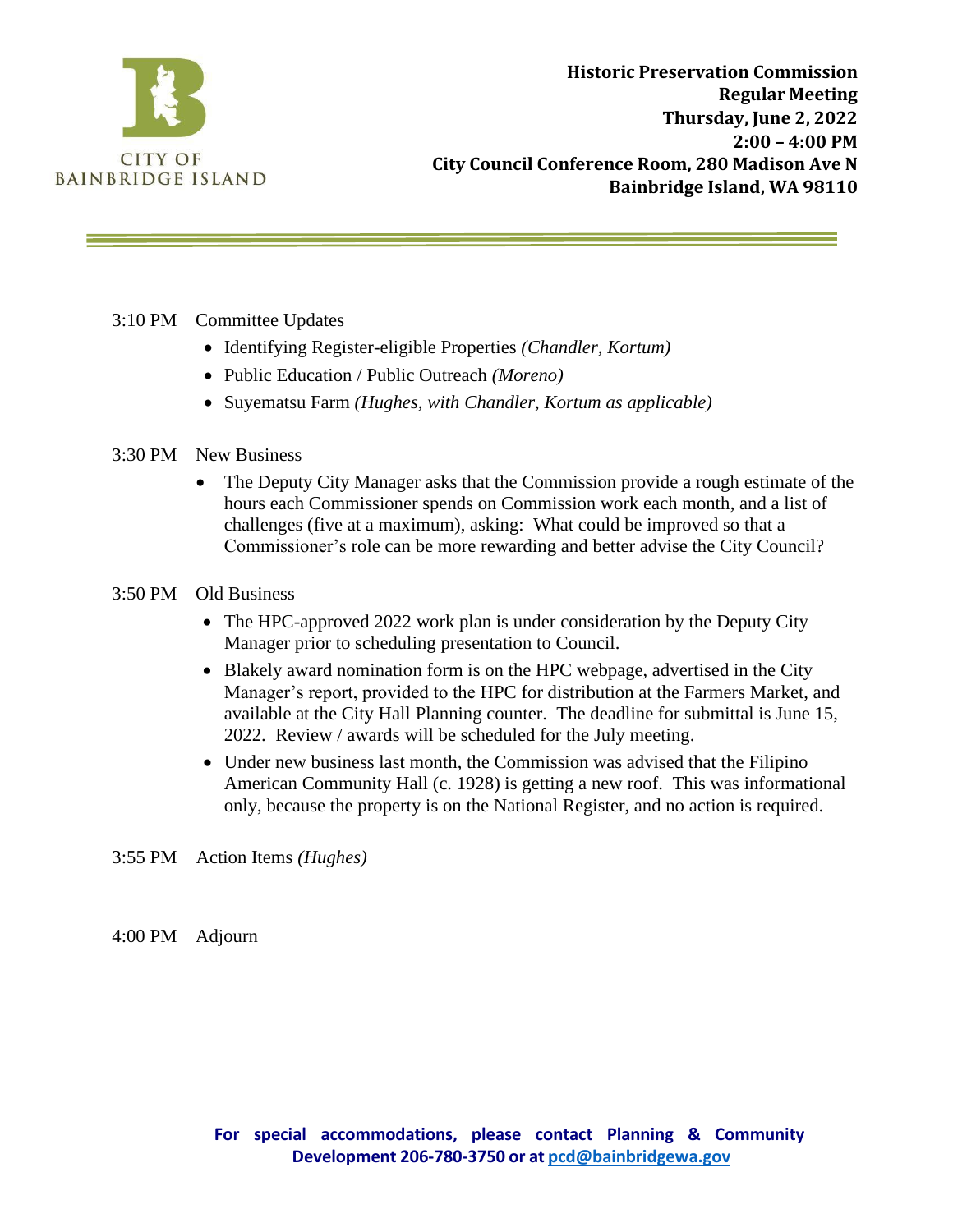

Call to Order (Attendance, Agenda, Ethics) Approval of Meeting Minutes from April 7, 2022 Call for Public Comment Committee Updates New/Old Business Adjourn

### **Call to Order (Attendance, Agenda, Ethics)**

Commissioner Chris Moreno called the meeting to order at 2:07 PM. Commissioners in attendance were Eric Kortum, Judy Romann, Blaine Cliver, Chris Moreno, and Rick Chandler. Commissioner Susan Hughes and COBI staff member - Kelly Tayara, were absent. City Council member - Clarence Moriwaki was present. City Staff present were Interim Planning and Community Development Director - Mark Hofman, Planner - Ellen Fairleigh, and Administrative Specialists - Renee Argetsinger, who monitored meeting and prepared minutes.

**Motion: I move that we approve the agenda Romann /Kortum: Passed Unanimously**

The agenda was reviewed. There were not any conflicts of interest noted.

**Review & Approve Minutes –** April 7, 2022

**Motion: I'll make a motion to approve the April minutes. Romann /Kortum: Passed Unanimously**

**Public Comment** No public comment

#### **Review of Permit Applications:**

Planner, Ellen Fairleigh, presented details regarding the Fort Ward Building 15, Permit BLD25815 REV1

**Motion: Commission to wave review Romann /Cliver: Passed Unanimously**

#### **2022 Work Plan Development:**

**Motion: Adopt 2022 Work Plan with edits Romann /Cliver: Passed Unanimously**

**Process for Blakely Award:**